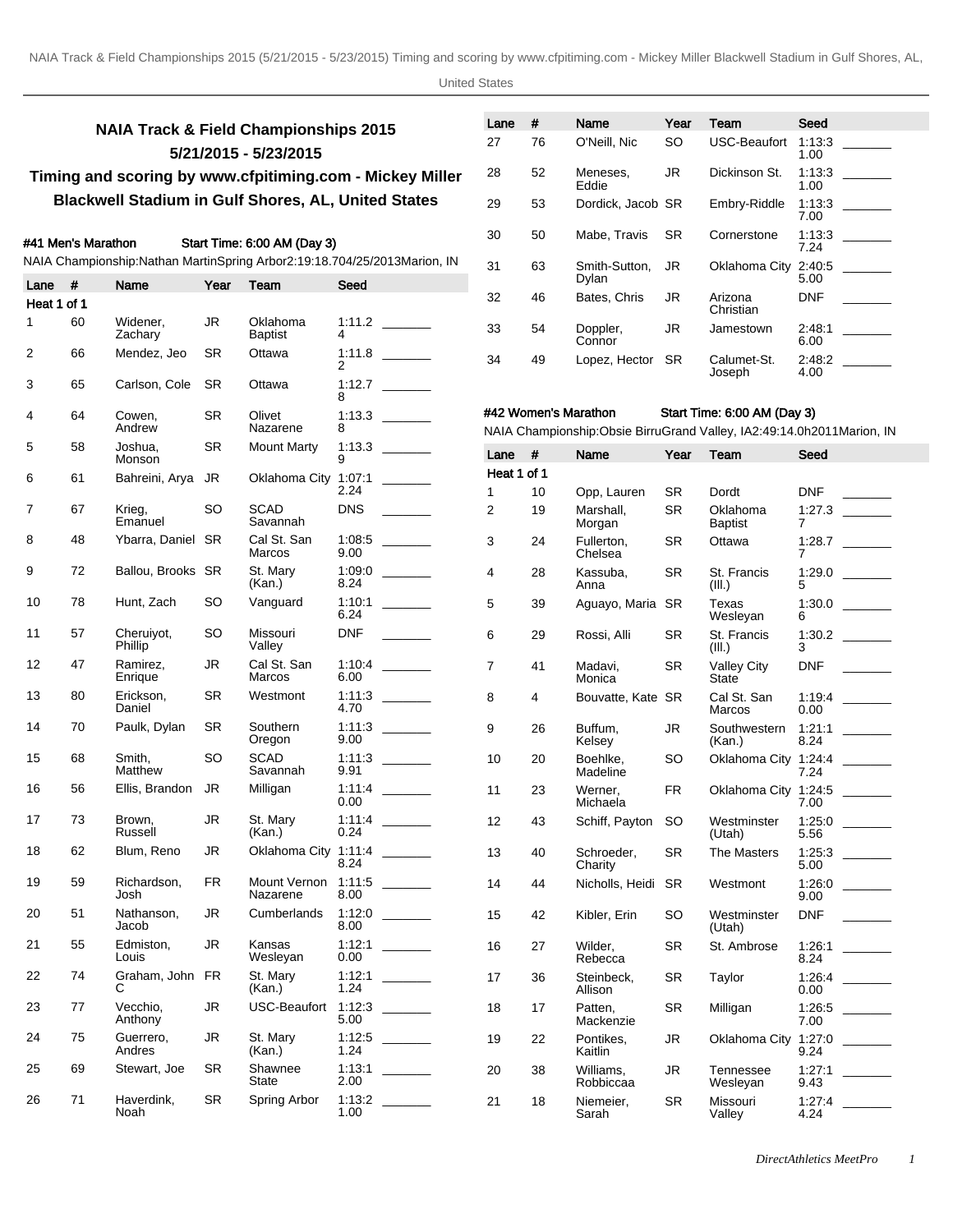United States

| Lane         | #                  | <b>Name</b>             | Year      | Team                                                                                                                        | Seed               |                          | Lane           | #    | Name                       | Year      | Team                             | Seed       |       |
|--------------|--------------------|-------------------------|-----------|-----------------------------------------------------------------------------------------------------------------------------|--------------------|--------------------------|----------------|------|----------------------------|-----------|----------------------------------|------------|-------|
| 22           | 21                 | Harrill, Taylor         | <b>FR</b> | Oklahoma City                                                                                                               | 1:27:5<br>5.00     |                          | 4              | 873  | Watson,<br>Robert          | <b>JR</b> | Concordia<br>(Ore.)              | 16.03<br>m |       |
| 23           | 35                 | Richards,<br>Anissa     | <b>JR</b> | Taylor                                                                                                                      | <b>DNF</b>         |                          | 5              | 1083 | Hurley, John               | <b>SO</b> | Northwood<br>(Fla.)              | 15.61<br>m |       |
| 24           | 33                 | Meng, Lindsey JR        |           | St. Mary<br>(Kan.)                                                                                                          | <b>DNF</b>         |                          | 6              | 769  | Ponce,<br>Michael          | <b>SR</b> | Bethel (Ind.)                    | 17.12<br>m |       |
| 25           | 34                 | Holmes,<br>Hannah       | <b>SR</b> | Tabor                                                                                                                       | 0.24               |                          | $\overline{7}$ | 824  | Meyer,<br>Beaugh           | <b>SO</b> | Carroll                          | 16.05<br>m |       |
| 26           | 12                 | Perona, Emily           | JR        | Evangel                                                                                                                     | 4.00               |                          | 8              | 850  | Farmer, Trey               | <b>SR</b> | Concordia<br>(Neb.)              | 15.88<br>m |       |
| 27           | 45                 | Sanders,<br>LeeAnna     | <b>SR</b> | William Woods 1:28:3                                                                                                        | 2.00               |                          | 9              | 1070 | Bauman, Cody FR            |           | Northwestern<br>(lowa)           | 15.82<br>m |       |
| 28           | 1                  | Rietsema,<br>Caitlin    | <b>JR</b> | Aquinas                                                                                                                     | 5.24               |                          | 10             | 1028 | Haynes,<br>Jordan          | <b>SR</b> | Lindenwood-<br><b>Belleville</b> | m          | 15.61 |
| 29           | 37                 | Chance, Leah            | SO.       | Tennessee<br>Wesleyan                                                                                                       | 9.48               |                          | 11             | 1111 | Aschemann,<br>Christopher  | <b>SR</b> | Olivet<br>Nazarene               | m          | 15.57 |
| 30           | $\overline{7}$     | Shepherd,               | <b>SR</b> | Cornerstone                                                                                                                 |                    |                          | Heat 2 of 3    |      |                            |           |                                  |            |       |
| 31           | 25                 | Leah<br>Alfaro, Lucia   | SO        | Siena Heights                                                                                                               | 5.24               |                          | 1              | 1054 | Watson, Joey               | FR        | Milligan                         | m          | 16.60 |
| 32           | 31                 | Gamboa, Ana             | SR        | St. Mary                                                                                                                    | 8.00<br>1:28.5     | <b>Contract Contract</b> | $\overline{2}$ | 936  | Lubelski.<br><b>Brodie</b> | <b>FR</b> | Embry-Riddle                     | 15.28<br>m |       |
| 33           | 9                  | Wyma,                   | <b>SR</b> | (Kan.)<br>Cornerstone                                                                                                       | 6.24               |                          | 3              | 1196 | Njegovan,<br>Ryan          | <b>SO</b> | St. Francis<br>(III.)            | 16.77<br>m |       |
| 34           | 5                  | CallyAnne<br>Gracia,    | <b>JR</b> | Cal St. San                                                                                                                 | 3.24<br>1:29:2     |                          | 4              | 836  | Simmons.<br><b>Dilan</b>   | <b>SR</b> | Central<br>Methodist             | 15.43<br>m |       |
| 35           | 8                  | Bethany<br>Tremaine,    | <b>SR</b> | Marcos<br>Cornerstone                                                                                                       | 4.00               |                          | 5              | 757  | Hanson, Ben                | JR        | Bethany<br>(Kan.)                | 15.31<br>m |       |
| 36           | 13                 | Sydney<br>Aitken, Grace | <b>FR</b> | Friends                                                                                                                     | 8.24<br>1:29:4     |                          | 6              | 852  | Lurz, Zachary              | SO.       | Concordia<br>(Neb.)              | m          | 17.20 |
| 37           | 30                 | Gee, Alexis             | <b>SO</b> | St. Gregory's                                                                                                               | 9.24<br><b>DNF</b> |                          | $\overline{7}$ | 731  | Weidenhamer, JR<br>Clay    |           | Aquinas                          | m          |       |
| 38           | 6                  | Ovokaitys,<br>Kayla     | <b>JR</b> | Cornerstone                                                                                                                 | 1:30:3<br>5.24     | $\frac{1}{2}$            | 8              | 902  | Clouse, John               | JR        | Doane                            | m          | 15.73 |
| 39           | 3                  | Warren, Olivia          | SR        | <b>Brescia</b>                                                                                                              | <b>DNF</b>         |                          | 9              | 1095 | Dunn, Caleb                | <b>SR</b> | Oklahoma                         |            |       |
| 40           | 11                 | Gazda, Eliza            | FR        | Embry-Riddle                                                                                                                | 1:30:5<br>6.00     |                          | 10             | 846  | Boellstorff,               | JR.       | <b>Baptist</b><br>Concordia      | m<br>15.55 |       |
| 41           | 14                 | Roy, Sydney             | SO        | Friends                                                                                                                     | 2.00               |                          | 11             | 1000 | Cody<br>Wright, Trevor JR  |           | (Neb.)<br>Indiana Tech           | m<br>15.83 |       |
| 42           | 32                 | Jystad, Amy             | <b>SR</b> | St. Mary<br>(Kan.)                                                                                                          | 1:31:1<br>0.24     |                          | Heat 3 of 3    |      |                            |           |                                  | m          |       |
| 43           | 15                 | Brown,<br>Elizabeth     | FR        | John Brown                                                                                                                  | 1:31:1<br>6.00     |                          | $\mathbf{1}$   | 900  | Brittain, Zach             | FR        | Doane                            | 16.15<br>m |       |
| 44           | 16                 | Garcia,<br>Betzabeth    | SO        | Kansas<br>Wesleyan                                                                                                          | 1:31:2<br>2.24     |                          | 2              | 864  | Koch, Josh                 | FR        | Concordia<br>(Ore.)              | 16.66<br>m |       |
| 45           | $\overline{c}$     | Carson,<br>Chelsea      | SR        | Arizona<br>Christian                                                                                                        | 3:19:1<br>1.00     |                          | 3              | 1144 | Dozier,<br>Jonathan        | <b>SR</b> | Siena Heights                    | 15.87<br>m |       |
|              | #13 Men's Shot Put |                         |           | Start Time: 1:00 PM (Day 3)                                                                                                 |                    |                          | 4              | 1147 | Gray, Logan                | JR.       | Siena Heights 15.65              | m          |       |
|              |                    |                         |           | World: Randy Barnes USA 23.12m 4/20/1990 Westwood, CA                                                                       |                    |                          | 5              | 1071 | Ettleman, Levi SR          |           | Northwestern<br>(lowa)           | 16.66<br>m |       |
|              |                    |                         |           | American: Randy Barnes Mazda TC 23.13m 4/20/1990 Westwood, CA<br>Collegiate: John Godina UCLA 22.00m 5/3/1995 Knoxville, TN |                    |                          | 6              | 1139 | Aebersold,<br>Gauge        | <b>SR</b> | Siena Heights                    | 16.86<br>m |       |
| Canada       |                    |                         |           | NAIA Championship: Steve Ercegovac Taylor, IN 20.06m 2000Abbotsford, BC,                                                    |                    |                          | 7              | 1195 | Mitchell, Kyle             | SO.       | St. Francis<br>(III.)            | 15.68<br>m |       |
| Lane #       |                    | Name                    | Year      | Team                                                                                                                        | Seed               |                          | 8              | 865  | Lake, Zach                 | JR.       | Concordia<br>(Ore.)              | 15.73<br>m |       |
| Heat 1 of 3  |                    |                         |           |                                                                                                                             |                    |                          | 9              | 963  | Paddock,                   | JR.       | <b>Grand View</b>                | 15.57      |       |
| $\mathbf{1}$ | 856                | Rojas, Jose             | JR        | Concordia                                                                                                                   | 16.10              |                          |                |      | Cameron                    |           |                                  | m          |       |
| 2            | 1110               | Armbrust,               | JR        | (Neb.)<br>Olivet                                                                                                            | m<br>16.85         |                          | 10             | 1132 | Presley, Alex              | FR        | Rio Grande                       | 15.55<br>m |       |
|              |                    | Jacob                   |           | Nazarene                                                                                                                    | m                  |                          | 11             | 899  | Berreckman,                | <b>FR</b> | Doane                            | 15.51      |       |

#27 Men's Pole Vault Start Time: 1:00 PM (Day 3)

Ben

15.89 m

 $\overline{\phantom{a}}$ 

Wilson

3 1032 Kles, Joshua SR Lindsey

m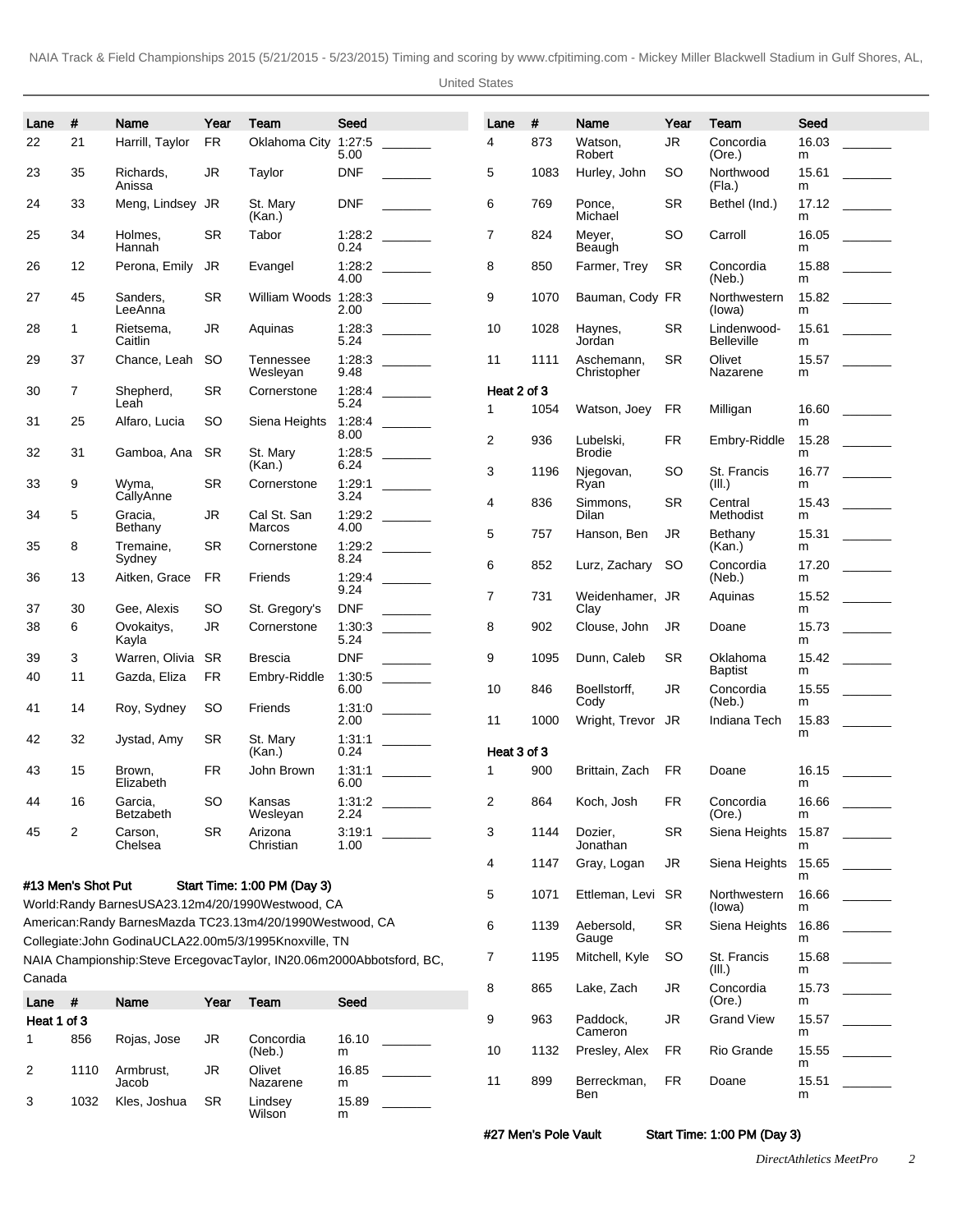World: Sergey Bubka UKR 6.14m 6/31/1994 Donet's, UKR American: Brad Walker Nike 6.04m 5/8/2008 Eugene, OR Collegiate: Lawrence Johnson Tennessee 5.98m 4/25/1996 Knoxville, TN NAIA Championship: Billy Olson Abilene Christian, TX 5.56m 1982Charleston, WV

| Lane        | #    | Name                      | Year      | Team                       | Seed                    |
|-------------|------|---------------------------|-----------|----------------------------|-------------------------|
| Heat 1 of 1 |      |                           |           |                            |                         |
| 1           | 904  | Klein, Andrew             | <b>FR</b> | Doane                      | 4.70m                   |
| 2           | 909  | Tatum.<br>Andrew          | JR        | Doane                      | 5.10m                   |
| 3           | 926  | Bales, Evan               | SO        | Embry-Riddle               | 4.70m                   |
| 4           | 1097 | Kilinic, Blaine           | JR        | Oklahoma<br><b>Baptist</b> | 4.70m                   |
| 5           | 1175 | Bloomquist,<br>Cayd       | <b>SR</b> | Southwestern<br>(Kan.)     | 5.00m                   |
| 6           | 1049 | Hop, Art                  | JR        | McPherson                  | 5.00m                   |
| 7           | 928  | Bullock.<br>James         | JR        | Embry-Riddle               | 4.85m                   |
| 8           | 970  | Jackson, Cody             | JR        | Hastings                   | 4.90m<br>$\sim 10^{11}$ |
| 9           | 1143 | Depalma,<br>Richard       | JR.       | Siena Heights              | 5.21 <sub>m</sub>       |
| 10          | 1149 | Leaders, Matt             | <b>SR</b> | Siena Heights              | 4.82m                   |
| 11          | 859  | Wiechman.<br>Lucas        | SO        | Concordia<br>(Neb.)        | 4.90m                   |
| 12          | 839  | Bolin, Joseph             | JR        | College of<br>Idaho        | 4.70m                   |
| 13          | 1118 | Michell, Brian            | SR        | Olivet<br>Nazarene         | 5.10m                   |
| 14          | 735  | Malone, Mike              | SR        | Ashford                    | 4.80m                   |
| 15          | 855  | Ramos.<br><b>Brandon</b>  | JR        | Concordia<br>(Neb.)        | 4.70m                   |
| 16          | 832  | Homan,<br><b>Nicholas</b> | JR        | Central<br>Methodist       | 5.01 <sub>m</sub>       |

# #6 Men's Triple Jump Start Time: 1:30 PM (Day 3)

World: Jonathan Edwards GBR 18.29m 7/7/1995 Goteborg, SWE American: Kenny Harrison Nike 18.09m 6/27/1996 Atlanta, GA Collegiate: Keith Connor SMU 17.57m 5/5/1982 NAIA Championship: Cary Tyler Biola, CA 16.32

| Lane        | #    | Name               | Year | Team               | Seed       |  |
|-------------|------|--------------------|------|--------------------|------------|--|
| Heat 1 of 2 |      |                    |      |                    |            |  |
| 1           | 918  | Belle, Hakeem SO   |      | Eastern<br>Oregon  | 14.74<br>m |  |
| 2           | 998  | Williams, Tyler SO |      | Indiana Tech       | 14.40<br>m |  |
| 3           | 964  | Simmons,<br>Kenny  | JR   | <b>Grand View</b>  | 14.83<br>m |  |
| 4           | 981  | Dixon, Alain       | FR.  | Indiana Tech       | 14.66<br>m |  |
| 5           | 908  | Starr, Austin      | SO   | Doane              | 14.59<br>m |  |
| 6           | 774  | Cowan,<br>Augustus | SR.  | <b>Briar Cliff</b> | 15.73<br>m |  |
| 7           | 818  | Randles, P.J.      | SR   | Campbellsville     | 14.51<br>m |  |
| 8           | 1114 | DeRamus,<br>Elisha | JR   | Olivet<br>Nazarene | 14.50<br>m |  |
| 9           | 997  | Williams, TJ       | JR   | Indiana Tech       | 14.58<br>m |  |
| 10          | 1287 | Rowan, Shane SR    |      | Westmont           | 14.35<br>m |  |

| 95 Atlanta, GA |                    |  |    |   |  |  |
|----------------|--------------------|--|----|---|--|--|
|                | Provo, UT          |  |    |   |  |  |
|                | 2m 1981Houston, TX |  |    |   |  |  |
|                | Seed               |  | 8  | 3 |  |  |
|                |                    |  | 9  | 5 |  |  |
| 'n<br>n        | 14.74<br>m         |  |    |   |  |  |
|                |                    |  | 10 | 2 |  |  |
| a Tech         | 14.40              |  | 11 |   |  |  |

| Lane           | #    | Name                 | Year | Team                             | Seed       |  |
|----------------|------|----------------------|------|----------------------------------|------------|--|
| 1              | 822  | Griffith, Kyle       | FR.  | Carroll                          | 14.49<br>m |  |
| $\overline{2}$ | 814  | Thompson,<br>Phillip | FR.  | Calumet-St.<br>Joseph            | 14.88<br>m |  |
| 3              | 937  | Maku, Richard JR     |      | Embry-Riddle                     | 14.88<br>m |  |
| 4              | 923  | Simpson,<br>Travis   | SR.  | Eastern<br>Oregon                | 14.67<br>m |  |
| 5              | 1126 | Hill. Steven         | JR   | Park U.                          | 15.10<br>m |  |
| 6              | 786  | Aminov. Oded         | SO   | <b>British</b><br>Columbia       | 14.29<br>m |  |
| 7              | 1030 | Kusena.<br>Shingai   | FR.  | Lindenwood-<br><b>Belleville</b> | 14.59<br>m |  |
| 8              | 1056 | Shelby,<br>Zhitavion | SO   | Missouri<br>Valley               | 14.27<br>m |  |
| 9              | 1211 | Walker, Jerrick SO   |      | Sterling                         | 14.25      |  |

#35 Women's High Jump Start Time: 2:00 PM (Day 3)

m

World: Stefka Kostadinova BUL 2.09m 7/30/1987 Rome, ITA American: Chaunte Lowe Nike 2.05m 5/26/2010 Des Moines, IA Collegiate: Brigetta Barrett Arizona 1.99m 4/11/2013 Los Angeles. CA NAIA Championship: Latrese Johnson Azusa Pacific, CA 1.89m 1991Stephenville, TX

| Lane        | #   | Name                   | Year      | Team                       | Seed                              |
|-------------|-----|------------------------|-----------|----------------------------|-----------------------------------|
| Heat 1 of 1 |     |                        |           |                            |                                   |
| 1           | 318 | Koester.<br>Janae      | JR        | Doane                      | 1.65m                             |
| 2           | 312 | Fye, Breanna           | JR        | Doane                      | 1.68m                             |
| 3           | 685 | Collier, Becky         | SO        | Westmont                   | 1.75m<br><u>and the state</u>     |
| 4           | 341 | McBride.<br>Harley     | SO        | Eastern<br>Oregon          | 1.69m<br>$\sim 10^{11}$ m $^{-1}$ |
| 5           | 323 | Nast, Haley            | FR        | Doane                      | 1.70m                             |
| 6           | 307 | Bittinger,<br>Shelbi   | JR.       | Doane                      | 1.70m<br>$\sim$                   |
| 7           | 428 | Trevithick.<br>Allison | JR        | Indiana<br>Wesleyan        | 1.71 <sub>m</sub>                 |
| 8           | 356 | Baker.<br>Chelsea      | <b>FR</b> | Friends                    | 1.70m                             |
| 9           | 573 | Johnson.<br>Marissa    | SO        | Siena Heights              | 1.72m                             |
| 10          | 284 | Odegard, Tess SO       |           | Cornerstone                | 1.69m<br><u>and the state</u>     |
| 11          | 283 | Murray,<br>Brittany    | <b>SR</b> | Cornerstone                | 1.69m                             |
| 12          | 595 | Collier, Bailey        | SO        | Southwestern<br>(Kan.)     | 1.81m                             |
| 13          | 503 | Ellis.<br>Alexandra    | SO        | Northwood<br>(Fla.)        | 1.68m                             |
| 14          | 614 | Strauel, Sara          | SO        | St. Ambrose                | 1.68m                             |
| 15          | 141 | Hannam,<br>Kayla       | JR.       | Baker                      | 5'<br>6.25"                       |
| 16          | 211 | Olmos,<br>Melissa      | <b>SR</b> | Cal St. San<br>Marcos      | 1.68m                             |
| 17          | 332 | Hulst, Mycah           | <b>JR</b> | Dordt                      | 1.68m                             |
| 18          | 457 | Nichols.<br>Lindsay    | <b>JR</b> | Marian (Ind.)              | 1.65m                             |
| 19          | 676 | Sato, Nina             | <b>FR</b> | Wayland<br><b>Baptist</b>  | 1.76m                             |
| 20          | 514 | Fowler,<br>Kenney      | JR.       | Oklahoma<br><b>Baptist</b> | 1.65m                             |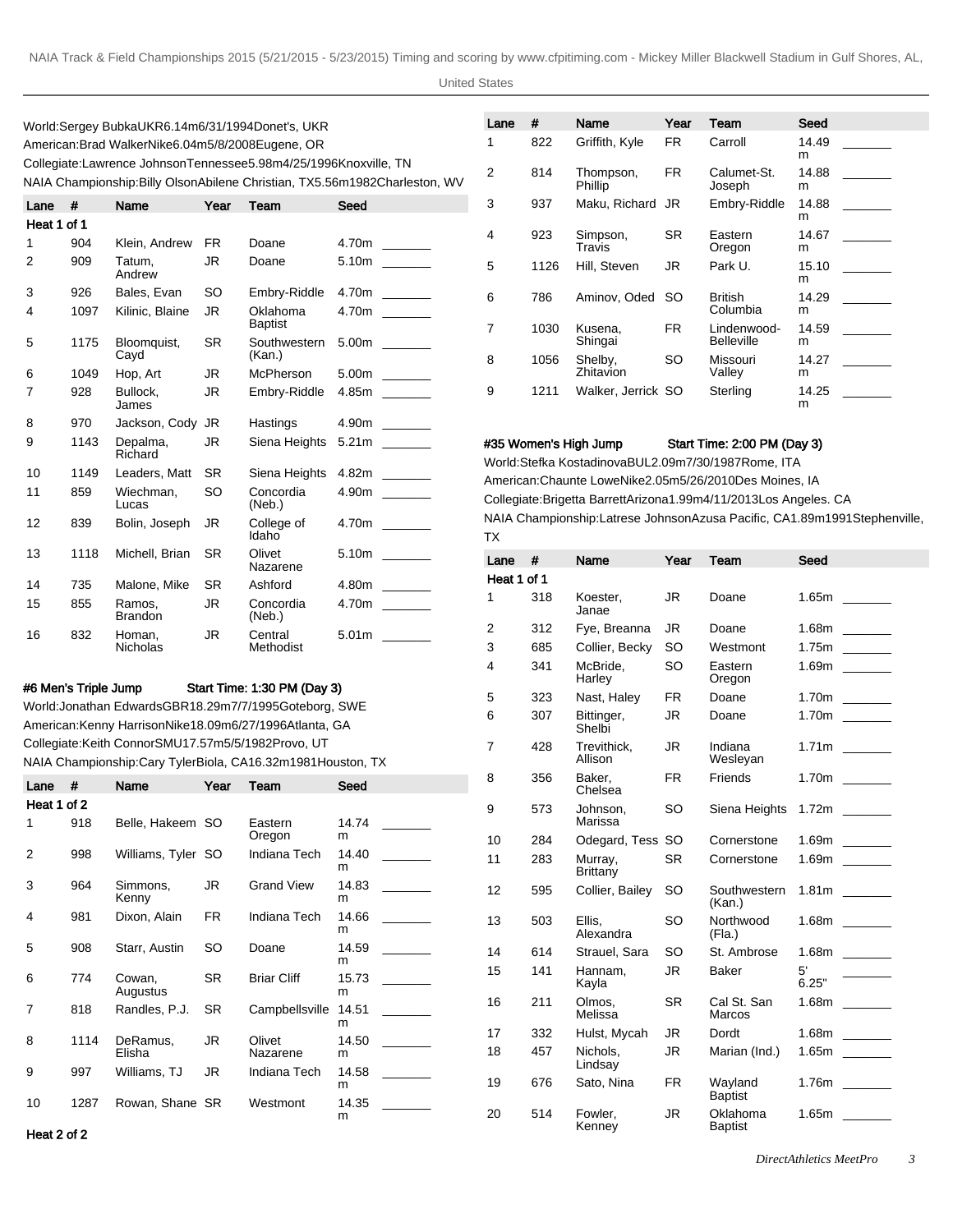United States

| Lane | #   | Name                | Year | Team                | Seed  |
|------|-----|---------------------|------|---------------------|-------|
| 21   | 502 | Abbott, Markie SO   |      | Northwood<br>(Fla.) | 1.65m |
| 22   | 688 | Holding,<br>Kristan | JR   | Westmont            | 1.65m |

# #9 Women's 3000m Steeple Final Start Time: 2:00 PM (Day 3)

World: Gulnara Galkina RUS 8:58.81 7/17/2008 Beijing, CHN

American: Emma Coburn New Balance 9:11.42 6/12/2014 Glasgow, Scottland Collegiate: Jenny Barringer Colorado 9:25.54 5/12/2009 Fayetteville, AR NAIA Championship: Justyna Mudy Shorter, GA 10:12.31 2009Edwardsville, IL

| Lane | #                 | Name                    | Year      | Team                       | Seed         |
|------|-------------------|-------------------------|-----------|----------------------------|--------------|
|      | Heat 1 of 1 Final |                         |           |                            |              |
| 1    | 443               | Paton, Kea              | SO        | Lewis-Clark                | 10:54.<br>06 |
| 2    | 311               | DeWispelare,<br>Marissa | SO        | Doane                      | 10:50.<br>19 |
| 3    | 607               | Guinnane,<br>Dominique  | SR        | St. Ambrose                | 11:11.<br>71 |
| 4    | 192               | Bernard, Maria SR       |           | <b>British</b><br>Columbia | 10:02.<br>57 |
| 5    | 442               | Nolan, Katrina JR       |           | Lewis-Clark                | 10:59.<br>85 |
| 6    | 293               | Hoop, Danielle SR       |           | Cumberlands                | 11:07.<br>32 |
| 7    | 630               | Berends.<br>Alexandra   | FR.       | Taylor                     | 10:57.<br>65 |
| 8    | 403               | Riley, Kerigan          | SO        | Indiana Tech               | 11:04.<br>73 |
| 9    | 217               | Bold, Regan             | JR        | Carroll                    | 11:12.<br>81 |
| 10   | 431               | Goff.<br>Samantha       | JR        | Jamestown                  | 10:58.<br>70 |
| 11   | 659               | Estell, Marline         | SR        | Vanguard                   | 11:05.<br>00 |
| 12   | 520               | Hoover, Abby            | SO        | Oklahoma<br><b>Baptist</b> | 11:06.<br>27 |
| 13   | 394               | Condron,<br>Laura       | SR        | Indiana Tech               | 11:16.<br>52 |
| 14   | 221               | Grossman,<br>Rhianna    | <b>SR</b> | Carroll                    | 10:59.<br>98 |

## #22 Men's 3000m Steeple Start Time: 2:20 PM (Day 3)

World: Saïf Shaheen QAT 7:53.63 8/3/2004 Brussels, BEL American: Evan Jager Oregon TC 8:04.71 7/5/2014 Brussels, BEL Collegiate: Henry Rono Washington State 8:05.4h 4/13/1978 Seattle, WA NAIA Championship: David Cheromei Virginia Int 8:40.03

| Lane        | #    | Name              | Year | Team                       | Seed        |
|-------------|------|-------------------|------|----------------------------|-------------|
| Heat 1 of 1 |      |                   |      |                            |             |
| 1           | 1243 | Keter, Benard     | SO   | Wayland<br><b>Baptist</b>  | 8:47.6<br>Ω |
| 2           | 793  | Kent. Justin      | SR   | <b>British</b><br>Columbia | 8:48.1<br>9 |
| 3           | 924  | Updike, Isaac     | SR   | Eastern<br>Oregon          | 8:54.7<br>4 |
| 4           | 1237 | Espinoza,<br>Josh | SR   | Vanquard                   | 8:59.5<br>O |
| 5           | 925  | Updike, Lucas SR  |      | Eastern<br>Oregon          | 9:00.2<br>5 |
| 6           | 804  | Maize, Ryan       | JR   | Cal St. San<br>Marcos      | 9:01.3<br>8 |

| Lane | #    | Name                      | Year      | Team                       | Seed        |  |
|------|------|---------------------------|-----------|----------------------------|-------------|--|
| 7    | 1025 | Randall,<br>Hayden        | SR.       | Lewis-Clark                | 9:10.6      |  |
| 8    | 927  | Bett, Vincent             | <b>SR</b> | Embry-Riddle               | 9:11.7<br>3 |  |
| 9    | 789  | Gay, John                 | FR.       | British<br>Columbia        | 9:19.7<br>1 |  |
| 10   | 1001 | Zoltek,<br><b>Brenden</b> | JR        | Indiana Tech               | 9:21.6      |  |
| 11   | 1234 | Sciarra.<br>Michael       | SO        | The Masters                | 9:25.3<br>2 |  |
| 12   | 1133 | Brown, Aesop              | SO.       | <b>SCAD</b><br>Savannah    | 9:25.7<br>3 |  |
| 13   | 1010 | Osladil,<br>Steven        | JR        | Indiana<br>Wesleyan        | 9:26.3<br>0 |  |
| 14   | 787  | Bourgeois,<br>Michael     | SR.       | <b>British</b><br>Columbia | 9:27.3<br>1 |  |
| 15   | 772  | Berz, Brandon SO          |           | Biola                      | 9:27.5<br>9 |  |

### #49 Women's 4 x 100m Relay Final Start Time: 2:40 PM (Day 3)

World: Madison, Felix, Knight, Jeter USA 40.82 7/6/2012 London, GBR American: Madison, Felix, Knight, Jeter USA national team 40.82 7/11/2012 London, GBR

Collegiate: Carter, Lucas, Duncan, Mayo Texas A&M 42.36 5/12/2009 Fayetteville, AR

NAIA Championship: Edwards, Grant, Sterling, Pomales Central State, OH 44.32 1994Azusa, CA

|                | Lane Team                  | Sau<br>ad | <b>Athletes</b> | See<br>d  |
|----------------|----------------------------|-----------|-----------------|-----------|
|                | Heat 1 of 1 Final          |           |                 |           |
| 1              | Aquinas                    | Α         |                 | 47.0<br>7 |
| 2              | Huston-<br>Tillotson       | A         |                 | 46.8<br>5 |
| 3              | Southern-<br>NO.           | A         |                 | 46.2<br>7 |
| 4              | Wayland<br><b>Baptist</b>  | A         |                 | 44.9<br>1 |
| 5              | Indiana<br>Tech            | A         |                 | 45.7<br>2 |
| 6              | William<br>Carey           | A         |                 | 46.7<br>5 |
| $\overline{7}$ | Oklahoma<br><b>Baptist</b> | A         |                 | 46.8<br>5 |
| 8              | Langston                   | A         |                 | 47.0<br>7 |

#### #46 Men's 4 x 100m Relay Final Start Time: 2:50 PM (Day 3)

World: Carter, Frater, Blake, Bolt JAM 36.84 7/11/2012 London, GBR American: Demps, Patton, Kimmons, Gatlin USA national team 37.38 7/10/2012 London, GBR

Collegiate: Howard, Holloway, Williams, Spencer T.C.U. 38.04 5/5/1998 Amherst, NY

NAIA Championship: Walker, Rodgers, Johnson, Triggs Lindenwood, MO 39.40 2005Louisville, KY

|    | Lane Team          | ad | Squ Athletes | See<br>a |
|----|--------------------|----|--------------|----------|
|    | Heat 1 of 1 Final  |    |              |          |
| 1. | Bacone<br><b>A</b> |    |              | 40.8     |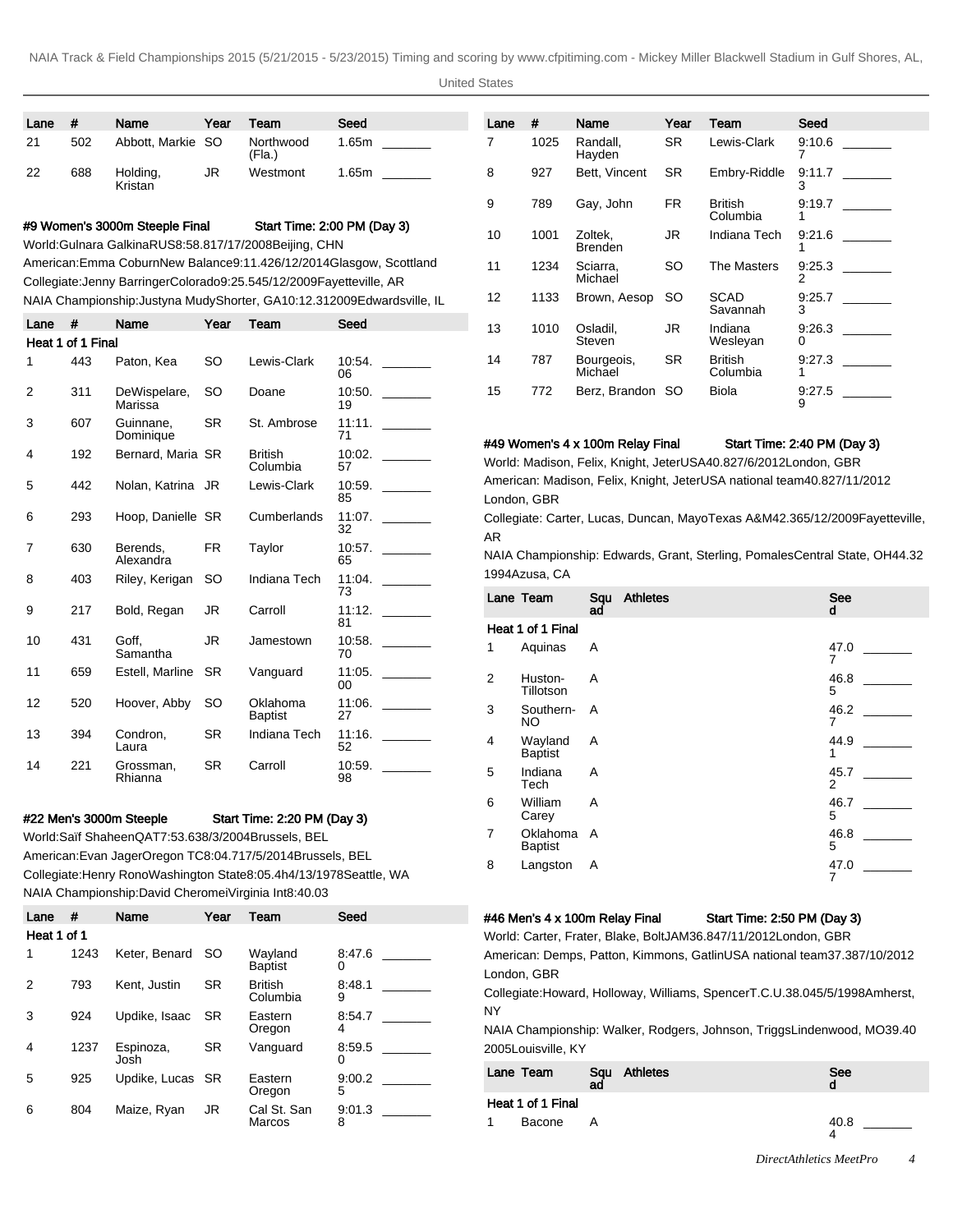United States

|                | Lane Team                | Sau     | <b>Athletes</b> | <b>See</b>     | Lane           | #   | Name                  | Year      | Team                  | Seed       |  |
|----------------|--------------------------|---------|-----------------|----------------|----------------|-----|-----------------------|-----------|-----------------------|------------|--|
| 2              | Wiley                    | ad<br>A |                 | d<br>40.5      | $\overline{2}$ | 342 | Cook, Lynetta         | SR.       | Edward<br>Waters      | 44.35<br>m |  |
| 3              | Indiana                  | A       |                 | 4<br>40.2      | 3              | 625 | Safforld.<br>LaCrissa | <b>SR</b> | St. Francis<br>(III.) | 49.07<br>m |  |
| 4              | Tech<br>Wayland          | A       |                 | 5<br>40.0      | 4              | 190 | Blake, Kaylee         | SO.       | <b>Briar Cliff</b>    | 43.48<br>m |  |
| 5              | Baptist<br>Oklahoma A    |         |                 | 4<br>40.1      | 5              | 265 | Mattos,<br>Jessica    | <b>SR</b> | Concordia<br>(Ore.)   | 50.00<br>m |  |
| 6              | <b>Baptist</b><br>Marian | A       |                 | 5<br>40.4      | 6              | 538 | Gee, Hannah           | SO.       | Olivet<br>Nazarene    | 45.92<br>m |  |
| $\overline{7}$ | (Ind.)<br>Olivet         | A       |                 | 0<br>40.7      | $\overline{7}$ | 243 | Cleveland.<br>Kattie  | <b>JR</b> | Concordia<br>(Neb.)   | 45.84<br>m |  |
| 8              | Nazarene<br>Bethel       | A       |                 | 6<br>40.5      | 8              | 380 | Maag, Jennifer SR     |           | Hastings              | 48.23<br>m |  |
|                | (Ind.)                   |         |                 | $\overline{2}$ | 9              | 427 | Stearns, Emily SR     |           | Indiana<br>Wesleyan   | 45.94<br>m |  |

## #39 Women's Discus Start Time: 3:00 PM (Day 3)

World: Gabriele Reinsch GDR 76.80m 6/9/1988 Neubrandenburg, GER American: Gia Lewis-Smallwood Nike 69.17m 7/30/2014 Angers, FRA Collegiate: Meg Ritchie Arizona 67.48m 3/26/1981 Walnut, CA NAIA Championship: Annie Hess Concordia OR 58.69m 2008Edwardsville, IL

| Lane        | #   | Name                    | Year | Team                       | Seed       |  |
|-------------|-----|-------------------------|------|----------------------------|------------|--|
| Heat 1 of 3 |     |                         |      |                            |            |  |
| 1           | 569 | Fuller, Rose            | SR   | Siena Heights              | 42.87<br>m |  |
| 2           | 270 | Warren,<br>McKenzie     | JR   | Concordia<br>(Ore.)        | 49.72<br>m |  |
| 3           | 376 | Wells, Taylor           | SO   | <b>Grand View</b>          | 43.83<br>m |  |
| 4           | 244 | Coley,<br>Stephanie     | JR   | Concordia<br>(Neb.)        | 45.64<br>m |  |
| 5           | 524 | Kannady,<br>Paige       | SR   | Oklahoma<br><b>Baptist</b> | 45.75<br>m |  |
| 6           | 568 | Cousineau,<br>Rebecca   | SR   | Siena Heights              | 44.26<br>m |  |
| 7           | 183 | Cole, Dana              | JR   | <b>Brenau</b>              | 43.36<br>m |  |
| 8           | 134 | Stancle,<br>Ayanna      | SR   | Aquinas                    | 49.91<br>m |  |
| 9           | 169 | Ourada, Sierra FR       |      | Bethel (Tenn.)             | 42.81<br>m |  |
| Heat 2 of 3 |     |                         |      |                            |            |  |
| 1           | 577 | O'neill, Ashley         | SO   | Siena Heights              | 44.03<br>m |  |
| 2           | 535 | Blucker, Amy            | JR   | Olivet<br>Nazarene         | 45.95<br>m |  |
| 3           | 375 | Veiock, Val             | SR   | <b>Grand View</b>          | 45.26<br>m |  |
| 4           | 156 | Darden,<br>Morgan       | JR   | Bethany<br>(Kan.)          | 42.71<br>m |  |
| 5           | 448 | Walker, Kerry-<br>Ann   | JR   | Lindsey<br>Wilson          | 42.85<br>m |  |
| 6           | 315 | Henry, Carly            | SR   | Doane                      | 47.36<br>m |  |
| 7           | 257 | Svoboda,<br>Katricia    | SO   | Concordia<br>(Neb.)        | 48.00<br>m |  |
| 8           | 252 | Robb, Kali              | SO   | Concordia<br>(Neb.)        | 45.52<br>m |  |
| 9           | 288 | Russell, Haley          | SR   | Cornerstone                | 44.41<br>m |  |
| Heat 3 of 3 |     |                         |      |                            |            |  |
| 1           | 300 | Leuenberger,<br>Whitney | SO   | Dickinson St.              | 42.73<br>m |  |

#11 Women's 1500 Meters Final Start Time: 3:00 PM (Day 3)

World: Yunxia Qu CHN 3:50.46 8/11/1993 Beijing, CHN American: Mary Slaney Athletics West 3:57.12 6/26/1983 Zurich, SWI Collegiate: Jenny Barringer Colorado 3:59.90 5/7/2009 Eugene, OR NAIA Championship: Sarah Howell Simon Fraser, BC 4:16.56 1992Abbotsford, BC, Canada

| Lane | #                 | Name                    | Year      | Team                         | Seed        |
|------|-------------------|-------------------------|-----------|------------------------------|-------------|
|      | Heat 1 of 1 Final |                         |           |                              |             |
| 1    | 513               | Fields,<br>Hannah       | SR.       | Oklahoma<br><b>Baptist</b>   | 4:30.2<br>5 |
| 2    | 218               | Esposito, Leah SO       |           | Carroll                      | 4:33.4<br>1 |
| 3    | 657               | Douglas,<br>Betsy       | FR.       | USC-Beaufort                 | 4:32.4<br>1 |
| 4    | 532               | Moore, Sarah            | <b>SO</b> | Oklahoma City                | 4.32.8<br>8 |
| 5    | 439               | Bush, Sophie            | JR        | Lewis-Clark                  | 4:32.4<br>3 |
| 6    | 212               | Rodriguez,<br>Natalie   | FR.       | Cal St. San<br>Marcos        | 4:35.7<br>4 |
| 7    | 694               | Abu, Agnes              | SO        | Wiley                        | 4:30.0<br>1 |
| 8    | 150               | Dillard.<br>Katherine   | SO        | <b>Benedictine</b><br>(Kan.) | 4:35.9<br>4 |
| 9    | 208               | Kuzminski,<br>Charlotte | JR        | Cal St. San<br>Marcos        | 4:35.7<br>2 |
| 10   | 238               | Pfaff, Amy              | FR        | College of<br>Idaho          | 4:33.9<br>0 |
| 11   | 422               | McBeath.<br>Sarah       | SO        | Indiana<br>Wesleyan          | 4:35.7<br>7 |
| 12   | 138               | Wolfe, Katie            | SR        | Arizona<br>Christian         | 4:37.3<br>4 |

### #7 Men's 1500 Meters Final Start Time: 3:10 PM (Day 3)

World: Hicham El Guerrouj MAR 3:26.00 6/14/1998 Rome, ITA American: Bernard Lagat Nike 3:29.30 7/28/2005 Rieti, ITA Collegiate: Sydney Maree Villanova 3:35.30 5/6/1981 Baton Rouge, LA NAIA Championship: Silas Kisorio Oklahoma Christian 3:41.39 2012Marion, IN

| Lane              | #    | Name                     | Year | Team              | Seed   |  |  |  |
|-------------------|------|--------------------------|------|-------------------|--------|--|--|--|
| Heat 1 of 1 Final |      |                          |      |                   |        |  |  |  |
|                   | 1035 | Williamson,<br>John-Paul | JR   | Lindsey<br>Wilson | 3:56.5 |  |  |  |
| 2                 | 1258 | Kipkemei,<br>Jeremiah    | SO   | Wilev             | 3:56.8 |  |  |  |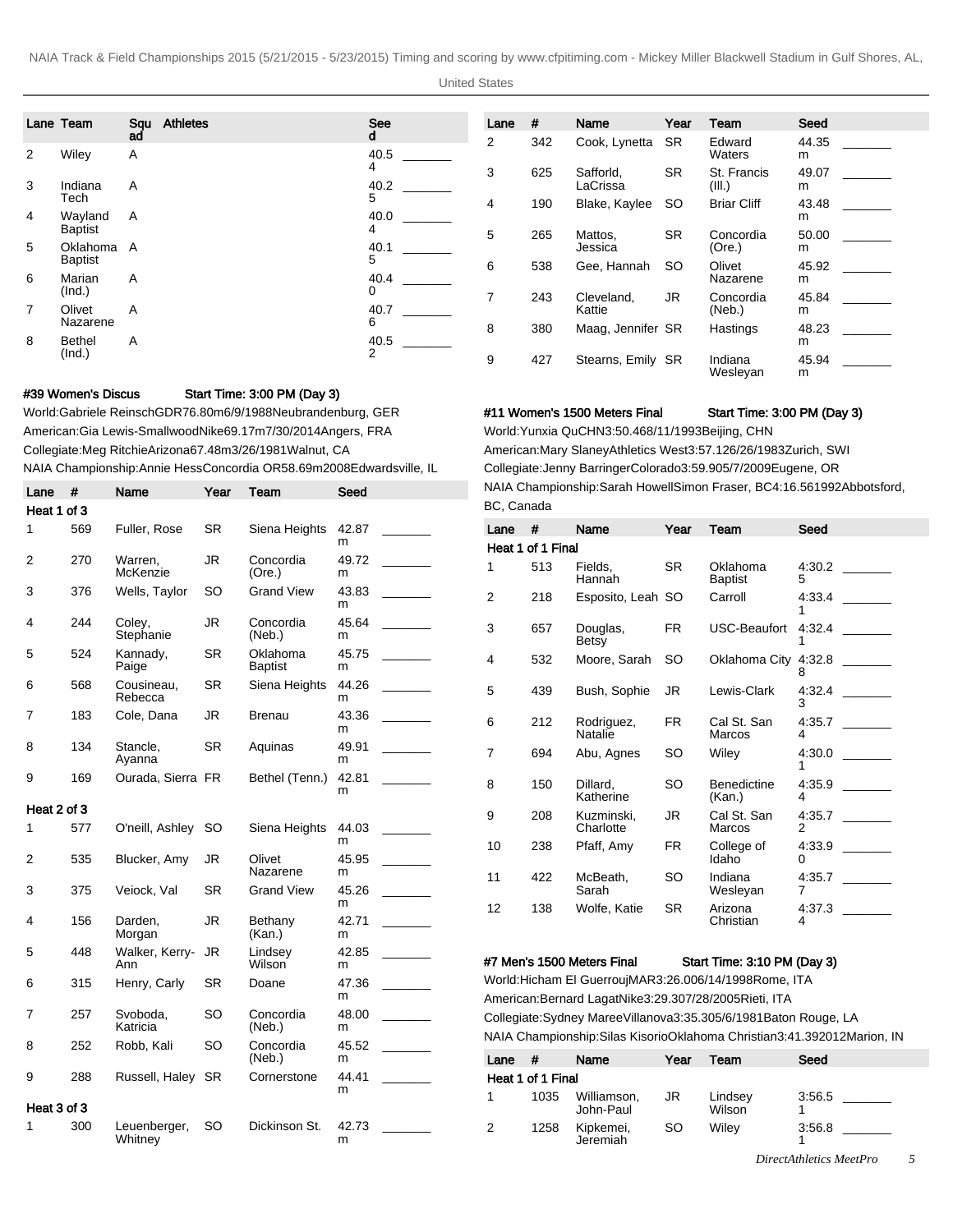United States

| Lane | #    | Name                              | Year      | Team                       | Seed        |  |
|------|------|-----------------------------------|-----------|----------------------------|-------------|--|
| 3    | 1108 | Wahpepah-<br>Harris,<br>Mackenzie | FR.       | Oklahoma City              | 3:55.7      |  |
| 4    | 1231 | Wint, Oraine                      | JR        | Texas<br>Wesleyan          | 3:56.7<br>4 |  |
| 5    | 829  | Thor, David                       | FR.       | Carroll                    | 3:56.9<br>2 |  |
| 6    | 826  | Pocha, Lyle                       | JR        | Carroll                    | 3:52.7<br>2 |  |
| 7    | 1137 | Liston, Brad                      | <b>SR</b> | Shawnee<br>State           | 3:55.8<br>7 |  |
| 8    | 861  | Clowes,<br>Matthew                | <b>SR</b> | Concordia<br>(Ore.)        | 3:52.6<br>3 |  |
| 9    | 797  | Williams, Jack                    | -SR       | <b>British</b><br>Columbia | 3:55.7<br>3 |  |
| 10   | 1052 | Brewer,<br>Christian              | <b>SR</b> | Milligan                   | 3:52.9<br>1 |  |
| 11   | 1024 | Larson, Cody                      | JR        | Lewis-Clark                | 3:56.0<br>9 |  |
| 12   | 868  | Prettyman,<br><b>Brad</b>         | SR.       | Concordia<br>(Ore.)        | 3:52.6<br>5 |  |

## #37 Women's 100m Hurdle Final Start Time: 3:30 PM (Day 3)

World: Yordanka Donkova BUL 12.21 7/20/1988 Stara Zagora, BUL American: Brianna Rollins Clemson 12.26 5/22/2013 Des Moines, IA Collegiate: Brianna Rollins Clemson 12.39 5/8/2013 Eugene, OR NAIA Championship: Crystal Bardge Embry-Riddle FL 13.28 2012Marion, IN

| Lane | #                 | Name                         | Year | Team                   | Seed  |  |  |  |  |  |
|------|-------------------|------------------------------|------|------------------------|-------|--|--|--|--|--|
|      | Heat 1 of 1 Final |                              |      |                        |       |  |  |  |  |  |
| 1    | 504               | Johnson.<br>Mariah           | SR   | Northwood<br>(Fla.)    | 14.40 |  |  |  |  |  |
| 2    | 291               | Souza, Anita                 | SR.  | Cornerstone            | 14.06 |  |  |  |  |  |
| 3    | 493               | Ettleman,<br>Karen           | SR   | Northwestern<br>(lowa) | 14.26 |  |  |  |  |  |
| 4    | 122               | DeSira. Tori                 | FR   | Aquinas                | 14.00 |  |  |  |  |  |
| 5    | 510               | Dadzie,<br>Elizabeth         | JR   | Oklahoma<br>Baptist    | 13.66 |  |  |  |  |  |
| 6    | 397               | France.<br>Shayla            | SR   | Indiana Tech           | 13.76 |  |  |  |  |  |
| 7    | 396               | Ford. Andrea                 | SR   | Indiana Tech           | 14.23 |  |  |  |  |  |
| 8    | 345               | Green-<br>Anderson,<br>Halle | JR   | Embry-Riddle           | 13.86 |  |  |  |  |  |
| 9    | 125               | Heston, Erika                | SR   | Aquinas                | 14.40 |  |  |  |  |  |

## #33 Men's 110m Hurdle Final Start Time: 3:40 PM (Day 3)

World: Aries Merritt USA 12.80 8/7/2012 Brussels, BEL American: Aries Merritt Reebok 12.80 8/7/2012 Brussels, BEL Collegiate: Renaldo Nehemiah Maryland 13.00 4/6/1979 Westwood, CA NAIA Championship: Dominique DeGrammont Azusa Pacific, AZ 13.74 2003Olathe, KS

| Lane | #                 | Name                          | Year | Team                       | Seed  |
|------|-------------------|-------------------------------|------|----------------------------|-------|
|      | Heat 1 of 1 Final |                               |      |                            |       |
|      | 892               | Chorro, Jose                  | SO.  | Dickinson St.              | 14.54 |
| 2    | 1151              | Moore, Logan SR               |      | Siena Heights              | 14.48 |
| 3    | 1219              | Wilchcombe,<br><b>Brandan</b> | SO.  | Taylor                     | 14.45 |
| 4    | 1094              | Combs.<br>Kenneth             | JR   | Oklahoma<br><b>Baptist</b> | 14.31 |

| Lane | #    | Name                      | Year      | Team                | Seed  |  |
|------|------|---------------------------|-----------|---------------------|-------|--|
| 5    | 1013 | Smith, Jake               | <b>SR</b> | Indiana<br>Wesleyan | 14.33 |  |
| 6    | 1127 | McCord,<br>Theodore       | <b>SR</b> | Park U.             | 14.48 |  |
| 7    | 1141 | Boyd,<br>Frederick        | <b>FR</b> | Siena Heights       | 14.51 |  |
| 8    | 838  | Singleton,<br>Demetriyone | <b>SR</b> | Clarke              | 14.52 |  |

## #28 Women's 100 Meters Final Start Time: 3:50 PM (Day 3)

World: Florence Griffith-Joyner USA 10.49 6/16/1988 Indianapolis, IN American: Florence Griffith Joyner World Class AC 10.49 6/16/1988 Indianapolis, IN

Collegiate: Dawn Sowell LSU 10.78 5/2/1989 Provo, UT

NAIA Championship: Jura Levy Oklahoma Baptist 11.28 4/24/2014 Gulf Shores, AL

| Lane              | #   | Name                  | Year      | Team                      | Seed  |  |  |  |  |  |
|-------------------|-----|-----------------------|-----------|---------------------------|-------|--|--|--|--|--|
| Heat 1 of 1 Final |     |                       |           |                           |       |  |  |  |  |  |
| 1                 | 409 | Thompson,<br>Patricia | <b>SO</b> | Indiana Tech              | 12.05 |  |  |  |  |  |
| 2                 | 702 | Cooks, Annie          | <b>SO</b> | <b>William Carey</b>      | 11.93 |  |  |  |  |  |
| 3                 | 593 | Robinson,<br>Leonie   | JR.       | Southern-NO               | 11.85 |  |  |  |  |  |
| 4                 | 666 | Browner.<br>Alexis    | <b>SR</b> | Wayland<br><b>Baptist</b> | 11.68 |  |  |  |  |  |
| 5                 | 677 | Smith,<br>Rochene     | <b>FR</b> | Wayland<br><b>Baptist</b> | 11.73 |  |  |  |  |  |
| 6                 | 408 | Thomas.<br>Jewel      | <b>SR</b> | Indiana Tech              | 11.87 |  |  |  |  |  |
| 7                 | 671 | Higgs, Gregria SR     |           | Wayland<br><b>Baptist</b> | 11.95 |  |  |  |  |  |
| 8                 | 188 | Sokunbi.<br>Olamide   | JR        | <b>Brenau</b>             | 12.01 |  |  |  |  |  |

# #30 Men's 100 Meters Final Start Time: 4:00 PM (Day 3)

World: Usain Bolt JAM 9.58 7/16/2009 Berlin, GER

American: Tyson Gay adidas 9.69 8/20/2009 Shanghai, CHN

Collegiate: Ngoni Makusha Florida State 9.89 5/10/2011 Des Moines, IA

NAIA Championship: Davidson Ezinwa Azusa Pacafic, CA 10.05 1992Abbotsford, BC, Canada

| Lane | #                 | Name                            | Year      | Team                      | Seed  |
|------|-------------------|---------------------------------|-----------|---------------------------|-------|
|      | Heat 1 of 1 Final |                                 |           |                           |       |
| 1    | 762               | Grant, Tommy                    | SO        | Bethel (Ind.)             | 10.46 |
| 2    | 1268              | Edward.<br>Mateo                | JR.       | <b>William Carey</b>      | 10.36 |
| 3    | 982               | Edwards III.<br>Harris          | JR.       | Indiana Tech              | 10.36 |
| 4    | 1242              | Handsborough JR<br>, Kabroderan |           | Wayland<br><b>Baptist</b> | 10.30 |
| 5    | 885               | Williams,<br>Wendall            | JR        | Cumberlands               | 10.34 |
| 6    | 980               | Broaden, John                   | JR        | Indiana Tech              | 10.48 |
|      | 1225              | Hubbard.<br>Avery               | <b>SO</b> | Tennessee<br>Wesleyan     | 10.37 |
| 8    | 1248              | Scruggs,<br>Justin              | JR.       | Wayland<br><b>Baptist</b> | 10.39 |
|      |                   |                                 |           |                           |       |

#### #5 Women's 400m Hurdle Final Start Time: 4:10 PM (Day 3)

World: Yuliya Pechenkina RUS 52.34 7/8/2003 Tula, RUS American: Lashinda Demus Nike 52.47 8/1/2011 Daegu, KOR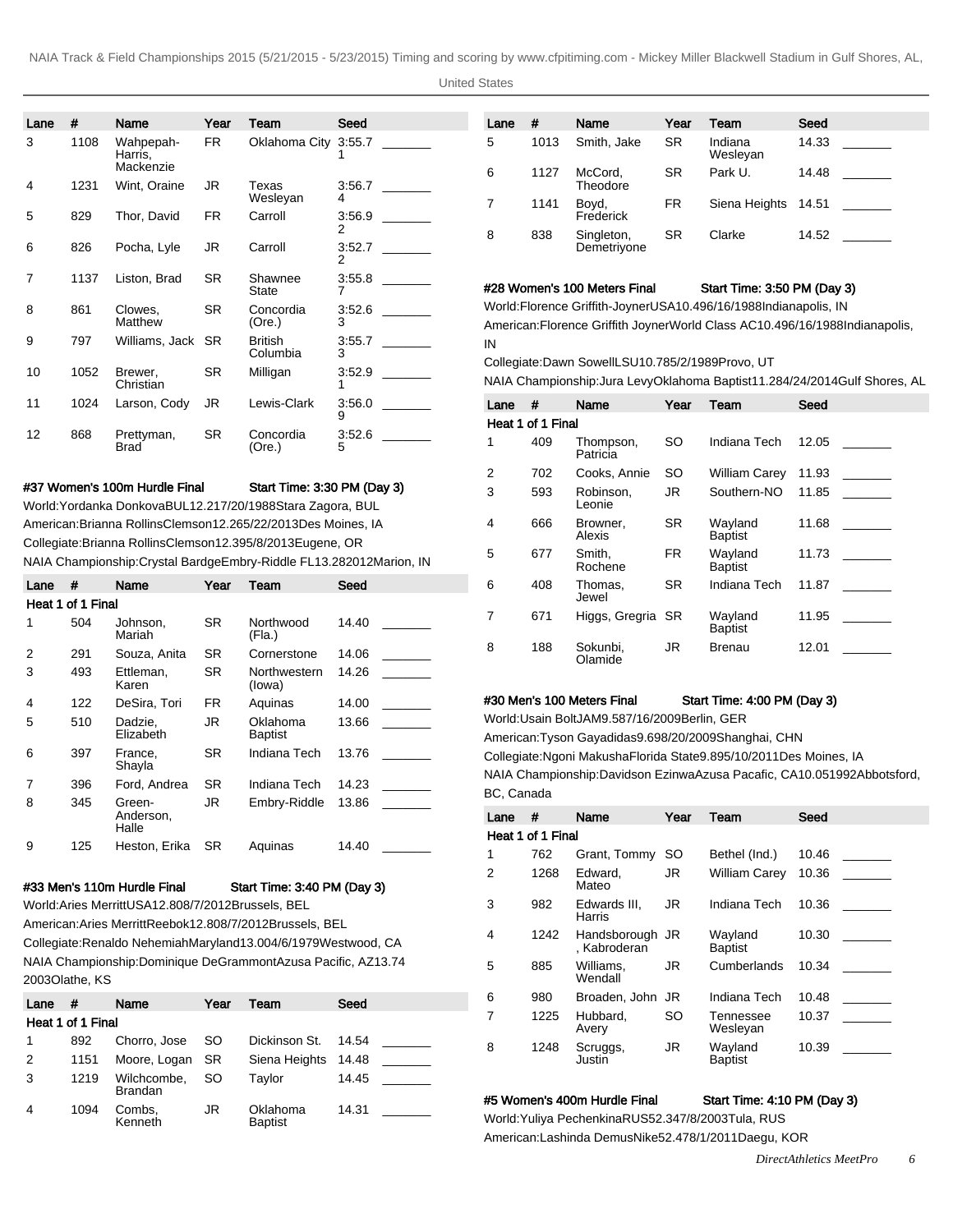# Collegiate: Kori Carter Stanford 53.21 5/7/2013 Eugene, OR NAIA Championship: Deon Hemmings Central State, OH 55.14 1993Abbotsford, BC, Canada

| Lane | #                 | Name                    | Year | Team                       | Seed        |
|------|-------------------|-------------------------|------|----------------------------|-------------|
|      | Heat 1 of 1 Final |                         |      |                            |             |
| 1    | 599               | Needham,<br>Taylor      | FR.  | Southwestern<br>(Kan.)     | 1:02.1<br>0 |
| 2    | 200               | Tourigny,<br>Katherine  | SO   | British<br>Columbia        | 1:01.2<br>9 |
| 3    | 340               | Hodge,<br>Ashanna       | JR   | Eastern<br>Oregon          | 1:00.9<br>7 |
| 4    | 309               | Bramhall,<br>Rachel     | SO   | Doane                      | 1:00.5<br>3 |
| 5    | 586               | Maguin,<br>Amelia       | SR.  | Southern<br>Oregon         | 1:00.5<br>6 |
| 6    | 389               | <b>KELLY, Derika SR</b> |      | Huston-<br>Tillotson       | 1:01.6<br>3 |
| 7    | 507               | Barnett.<br>Brenda      | JR   | Oklahoma<br><b>Baptist</b> | 1:01.5<br>8 |
| 8    | 613               | Smith, Molly<br>Jo      | SO   | St. Ambrose                | 1:01.6<br>9 |

#8 Men's 400m Hurdle Final Start Time: 4:20 PM (Day 3)

World: Kevin Young USA 46.78 7/6/1992 Barcelona, ESP American: Kevin Young Foot Locker AC 46.78 7/6/1992 Barcelona, ESP Collegiate: Kerron Clement Florida 47.56 5/11/2005 Sacramento, CA NAIA Championship: Pat Brown Oklahoma Baptist 49.51 2005Louisville, KY

| Lane | #                 | Name                | Year      | Team                | Seed  |  |
|------|-------------------|---------------------|-----------|---------------------|-------|--|
|      | Heat 1 of 1 Final |                     |           |                     |       |  |
| 1    | 1172              | Thomas, Chad JR     |           | Southern-NO         | 53.06 |  |
| 2    | 872               | Seifert. Peter      | FR.       | Concordia<br>(Ore.) | 52.50 |  |
| 3    | 991               | Rose, Robert        | <b>SR</b> | Indiana Tech        | 52.71 |  |
| 4    | 999               | Woods.<br>Deshawn   | SO        | Indiana Tech        | 51.39 |  |
| 5    | 821               | Delaney,<br>Stephen | <b>SO</b> | Carroll             | 51.93 |  |
| 6    | 1031              | Johnson.<br>Dante   | FR.       | Lindsey<br>Wilson   | 53.74 |  |
| 7    | 1127              | McCord,<br>Theodore | <b>SR</b> | Park U.             | 52.76 |  |
| 8    | 718               | Kinlaw,<br>Devante  | FR.       | Allen               | 53.02 |  |

#### #12 Women's 400 Meters Final Start Time: 4:30 PM (Day 3)

World: Marita Koch GDR 47.60 9/6/1985 Canberra, AUS American: Sandi Richards Nike 48.70 8/17/2006 Athens, GRE

Collegiate: Courtney Okolo Texas 50.03 4/18/2014 Lubbock, TX

NAIA Championship: Fatimat Yusuf Azusa Pacific, CA 51.44 1996Marietta, GA

| Lane | #                 | Name                  | Year      | Team               | Seed  |
|------|-------------------|-----------------------|-----------|--------------------|-------|
|      | Heat 1 of 1 Final |                       |           |                    |       |
| 1    | 348               | Metcalfe.<br>Kristen  | FR        | Embry-Riddle       | 56.15 |
| 2    | 469               | Cooperwood,<br>Neeia  | <b>SR</b> | Morningside        | 55.43 |
| 3    | 588               | Bennett.<br>Orenthia  | JR        | Southern-NO        | 54.89 |
| 4    | 669               | Farrington,<br>Bianca | JR.       | Wayland<br>Baptist | 54.44 |

| Lane | #   | Name                  | Year | Team                      | Seed  |
|------|-----|-----------------------|------|---------------------------|-------|
| 5    | 678 | mcpherson,<br>monique | FR   | Wayland<br><b>Baptist</b> | 54.75 |
| 6    | 690 | Mitchell, Elysia SR   |      | Westmont                  | 55.22 |
| 7    | 216 | Barth, Kara           | SO.  | Carroll                   | 56.06 |
| 8    | 695 | Ajanga, Ethel         | JR   | Wiley                     | 55.91 |

#4 Men's 400 Meters Final Start Time: 4:40 PM (Day 3)

World: Michael Johnson USA 43.18 7/26/1999 Seville, ESP American: Michael Johnson Nike 43.18 7/26/1999 Seville, SPA Collegiate: Quincy Watts So. California 44.00 5/6/1992 Austin, TX NAIA Championship: Devon Morris Wayland Baptist, TX 45.07 1986Russellville, AR

| Lane           | #                 | Name                  | Year      | Team                       | Seed  |
|----------------|-------------------|-----------------------|-----------|----------------------------|-------|
|                | Heat 1 of 1 Final |                       |           |                            |       |
| 1              | 1245              | Pierre, Kelson FR     |           | Wayland<br><b>Baptist</b>  | 48.23 |
| $\overline{2}$ | 985               | Hester, John          | <b>SO</b> | Indiana Tech               | 48.19 |
| 3              | 1086              | Thermidor,<br>Edens   | <b>SO</b> | Northwood<br>(Fla.)        | 48.15 |
| 4              | 1096              | Hinton, Travis        | SR        | Oklahoma<br><b>Baptist</b> | 47.29 |
| 5              | 778               | Iron Shell.<br>Robert | SO        | <b>Briar Cliff</b>         | 47.48 |
| 6              | 774               | Cowan,<br>Augustus    | SR        | <b>Briar Cliff</b>         | 48.13 |
| 7              | 1286              | Moore, Tyler          | JR        | Westmont                   | 48.36 |
| 8              | 1171              | Smith, Brian          | FR        | Southern-NO                | 48.22 |

### #14 Women's 800 Meters Final Start Time: 4:50 PM (Day 3)

World: Jarmila Kratochvilova TCH 1:53.28 6/26/1983 Munich, GER American: Jearl Miles Clark Reebok 1:56.40 7/11/1999 Zurich, SWI Collegiate: Suzy Favor Wisconsin 1:59.11 5/1/1990 Durham, NC NAIA Championship: Helen Crofts Simon Fraser, BC 2:02.12 2011Marion, IN

| Lane           | #                 | Name                  | Year      | Team                       | Seed        |
|----------------|-------------------|-----------------------|-----------|----------------------------|-------------|
|                | Heat 1 of 1 Final |                       |           |                            |             |
| 1              | 398               | Gaines.<br>Cherie     | SR.       | Indiana Tech               | 2:10.5<br>3 |
| $\overline{2}$ | 694               | Abu, Agnes            | SO        | Wiley                      | 2:06.9<br>5 |
| 3              | 513               | Fields,<br>Hannah     | SR.       | Oklahoma<br><b>Baptist</b> | 2:08.4<br>3 |
| 4              | 353               | Staker, Ellie         | <b>SR</b> | Embry-Riddle               | 2:06.6<br>2 |
| 5              | 462               | Segrave,<br>Hannah    | SO        | Milligan                   | 2:07.1<br>8 |
| 6              | 201               | Wiebe, Devan          | -SR       | <b>British</b><br>Columbia | 2:09.3<br>1 |
| 7              | 460               | Hermansson,<br>Hanna  | JR        | Marymount<br>(Ca)          | 2:08.6      |
| 8              | 285               | Oosterhouse,<br>Julie | SR.       | Cornerstone                | 2:10.0<br>4 |

#### #21 Men's 800 Meters Final Start Time: 5:00 PM (Day 3)

World: David Rudisha KEN 1:40.91 7/9/2012 London, GBR American: Johnny Gray Santa Monica TC 1:42.60 7/28/1985 Koblenz, GER Collegiate: Julius Achon George Mason 1:44.55 4/4/1996 Fairfax, VA NAIA Championship: Kenneth Koech McKendree, IL 1:46.10 1999Palm Bch Gardens, FL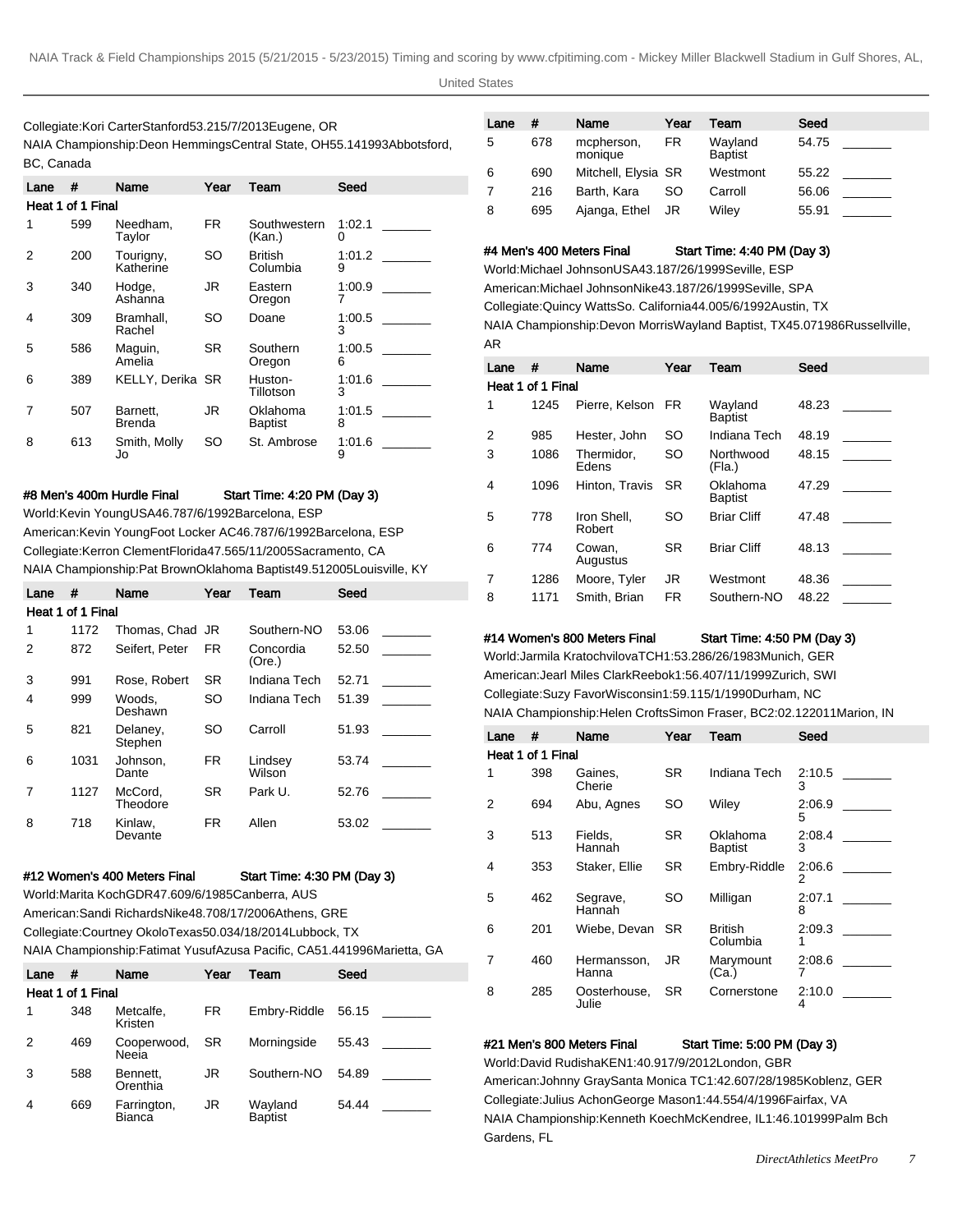United States

| Lane | #                 | Name                                                                           | Year | Team                        | Seed        |  |
|------|-------------------|--------------------------------------------------------------------------------|------|-----------------------------|-------------|--|
|      | Heat 1 of 1 Final |                                                                                |      |                             |             |  |
| 1    | 1069              | Anderson,<br>Kyle                                                              | JR   | Northwestern<br>(lowa)      | 1:52.4<br>6 |  |
| 2    | 808               | Washington,<br>Justin                                                          | SO   | Cal St. San<br>Marcos       | 1:52.3<br>9 |  |
| 3    | 1101              | Shepperson,<br>Clay                                                            | SR   | Oklahoma<br><b>Baptist</b>  | 1:52.3<br>5 |  |
| 4    | 1156              | Boyd-Helm,<br>Zach                                                             | SR.  | Southern<br>Oregon          | 1:51.9<br>2 |  |
| 5    | 1212              | Daugherty,<br>Garrett                                                          | SR   | Tabor                       | 1:52.1<br>6 |  |
| 6    | 1170              | Saunders.<br>Alex                                                              | SO   | Southern-NO                 | 1:52.3<br>0 |  |
| 7    | 843               | Blackwell,<br>Robert                                                           | JR   | Concordia<br>(Cal.)         | 1:52.4<br>3 |  |
| 8    | 862               | Collins, Austin                                                                | SR   | Concordia<br>(Ore.)         | 1:52.3<br>9 |  |
|      |                   | #19 Women's 200 Meters Final                                                   |      |                             |             |  |
|      |                   | World: Florence Griffith-Joyner USA 21.34 8/29/1988 Seoul, KOR                 |      | Start Time: 5:10 PM (Day 3) |             |  |
|      |                   | American: Florence Griffith Joyner World Class AC 21.34 8/29/1988 Seoul, KOR   |      |                             |             |  |
|      |                   | Collegiate: Dawn Sowell LSU 22.04 5/2/1989 Provo, UT                           |      |                             |             |  |
|      |                   | NAIA Championship: Sevethedn Fynes Southern- New Orleans 23.10                 |      |                             |             |  |
|      |                   |                                                                                |      |                             |             |  |
| Lane | #                 | Name                                                                           | Year | Team                        | Seed        |  |
|      | Heat 1 of 1 Final |                                                                                |      |                             |             |  |
| 1    | 408               | Thomas,<br>Jewel                                                               | SR.  | Indiana Tech                | 24.37       |  |
| 2    | 397               | France,<br>Shayla                                                              | SR   | Indiana Tech                | 24.20       |  |
| 3    | 469               | Cooperwood,<br>Neeia                                                           | SR   | Morningside                 | 23.83       |  |
| 4    | 666               | Browner,<br>Alexis                                                             | SR.  | Wayland<br><b>Baptist</b>   | 23.64       |  |
| 5    | 677               | Smith,<br>Rochene                                                              | FR.  | Wayland<br><b>Baptist</b>   | 23.78       |  |
| 6    | 671               | Higgs, Gregria                                                                 | SR   | Wayland<br><b>Baptist</b>   | 24.06       |  |
| 7    | 592               | Pennie,<br>Chantal                                                             | FR.  | Southern-NO                 | 24.34       |  |
| 8    | 409               | Thompson,<br>Patricia                                                          | SO   | Indiana Tech                | 24.30       |  |
|      |                   | #36 Men's 200 Meters Final                                                     |      | Start Time: 5:20 PM (Day 3) |             |  |
|      |                   | World: Usain Bolt JAM 19.19 7/20/2009 Berlin, GER                              |      |                             |             |  |
|      |                   | American: Michael Johnson Nike 19.32 7/1/1996 Atlanta, GA                      |      |                             |             |  |
|      |                   | Collegiate: Walter Dix Florida State 19.69 4/25/2007 Gainesville, FL           |      |                             |             |  |
|      |                   | NAIA Championship: Innocent Egbunike Azusa Pacific, CA 20.57 1985Hillsdale, MI |      |                             |             |  |
| Lane | #                 | Name                                                                           | Year | Team                        | Seed        |  |
|      | Heat 1 of 1 Final |                                                                                |      |                             |             |  |
| 1    | 1225              | Hubbard,<br>Avery                                                              | SO   | Tennessee<br>Wesleyan       | 21.23       |  |
| 2    | 885               | Williams,<br>Wendall                                                           | JR   | Cumberlands                 | 21.07       |  |
| 3    | 1242              | Handsborough<br>, Kabroderan                                                   | JR   | Wayland<br><b>Baptist</b>   | 21.09       |  |
| 4    | 982               | Edwards III,<br>Harris                                                         | JR   | Indiana Tech                | 20.85       |  |
| 5    | 980               | Broaden, John JR                                                               |      | Indiana Tech                | 21.02       |  |
| 6    | 1263              | Telesford,<br>Dan-Neil                                                         | JR   | Wiley                       | 21.18       |  |

| Lane | #    | Name                 | Year | Team                | Seed  |
|------|------|----------------------|------|---------------------|-------|
|      |      | 1116 Gordon, Zach SO |      | Olivet<br>Nazarene  | 21.17 |
| 8    | 1268 | Edward,<br>Mateo     | JR   | William Carey 21.19 |       |

#50 Women's 5000 Meters Start Time: 5:30 PM (Day 3) World: Tirunesh Dibba ETH 14:11.15 5/6/2008 Oslo, NOR American: Molly Huddle Saucony 14:44.76 7/27/2010 Brussels, BEL

Collegiate: Jenny Simpson Colorado 15:07.64

NAIA Championship: Alissa McKaig Indiana Tech 16:39.04 2008Edwardsville, IL

| Lane        | #    | Name                 | Year      | Team                       | Seed         |
|-------------|------|----------------------|-----------|----------------------------|--------------|
| Heat 1 of 1 |      |                      |           |                            |              |
| 1           | 648  | Frankian,<br>Karis   | <b>JR</b> | The Masters                | 16:34.<br>42 |
| 2           | 384  | Shomaker,<br>Lauren  | SR        | Hastings                   | 17:28.<br>89 |
| 3           | 1281 | Bell, Ashley         | JR        | Concordia<br>(Cal.)        | 16:45.<br>51 |
| 4           | 202  | de Fenoyl,<br>Amelie | <b>SR</b> | <b>British</b><br>Columbia | 16:58.<br>01 |
| 5           | 557  | Glover.<br>Chrissy   | SO        | <b>SCAD</b><br>Savannah    | 17:49.<br>29 |
| 6           | 484  | Harmon,<br>Alyssa    | SO        | Northwest<br>Christian     | 17:11.<br>97 |
| 7           | 559  | Scarpone,<br>Jessy   | JR        | <b>SCAD</b><br>Savannah    | 17:19.<br>23 |
| 8           | 199  | Lee, Kirsten         | JR        | <b>British</b><br>Columbia | 17:22.<br>46 |
| 9           | 686  | Collins, Kelly       | SO        | Westmont                   | 17:24.<br>42 |
| 10          | 192  | Bernard, Maria SR    |           | British<br>Columbia        | 16:16.<br>06 |
| 11          | 698  | Chelangat,<br>Iryine | JR        | Wiley                      | 17:29.<br>89 |
| 12          | 240  | Martin.<br>Lindsey   | <b>JR</b> | Columbia<br>(Mo.)          | 17:29.<br>52 |
| 13          | 672  | Jerotich,<br>Sarah   | <b>JR</b> | Wayland<br><b>Baptist</b>  | 17:32.<br>47 |
| 14          | 440  | Cundy, Rachel        | JR        | Lewis-Clark                | 17:47.<br>81 |
| 15          | 562  | Biehl, Sarah         | <b>JR</b> | Shawnee<br>State           | 17:39.<br>56 |
| 16          | 556  | Hart, Rachael        | SR        | Rocky<br>Mountain          | 17:47.<br>78 |
| 17          | 179  | Hunt, Kellian        | <b>JR</b> | Biola                      | 17:35.<br>46 |
| 18          | 551  | Matchett, Mary SR    |           | Oregon Tech                | 17:40.<br>76 |
| 19          | 674  | Lopez, Selene JR     |           | Wayland<br><b>Baptist</b>  | 17:04.<br>43 |

# #38 Men's 5000 Meters Start Time: 5:55 PM (Day 3)

World: Kenenisa Bekele ETH 12:37.35 4/31/2004 Hengelo, BEL American: Bernard Lagat Nike 12:53.60 6/22/2011 Fontvieille, Monaco Collegiate: Henry Rono Washington Sate 13:08.4h 3/8/1978 Berkeley, CA NAIA Championship: Julius Randich Lubbock Christian, TX 13:41.81 1993Abbotsford, BC, Canada

| Lane         | #    | Name                | Year | Team                 | Seed                    |  |
|--------------|------|---------------------|------|----------------------|-------------------------|--|
| Heat 1 of 1  |      |                     |      |                      |                         |  |
| $\mathbf{1}$ | 1105 | Mountford,<br>David | SO.  | Oklahoma City 14:15. | 59                      |  |
|              |      |                     |      |                      | DirectAthletics MeetPro |  |